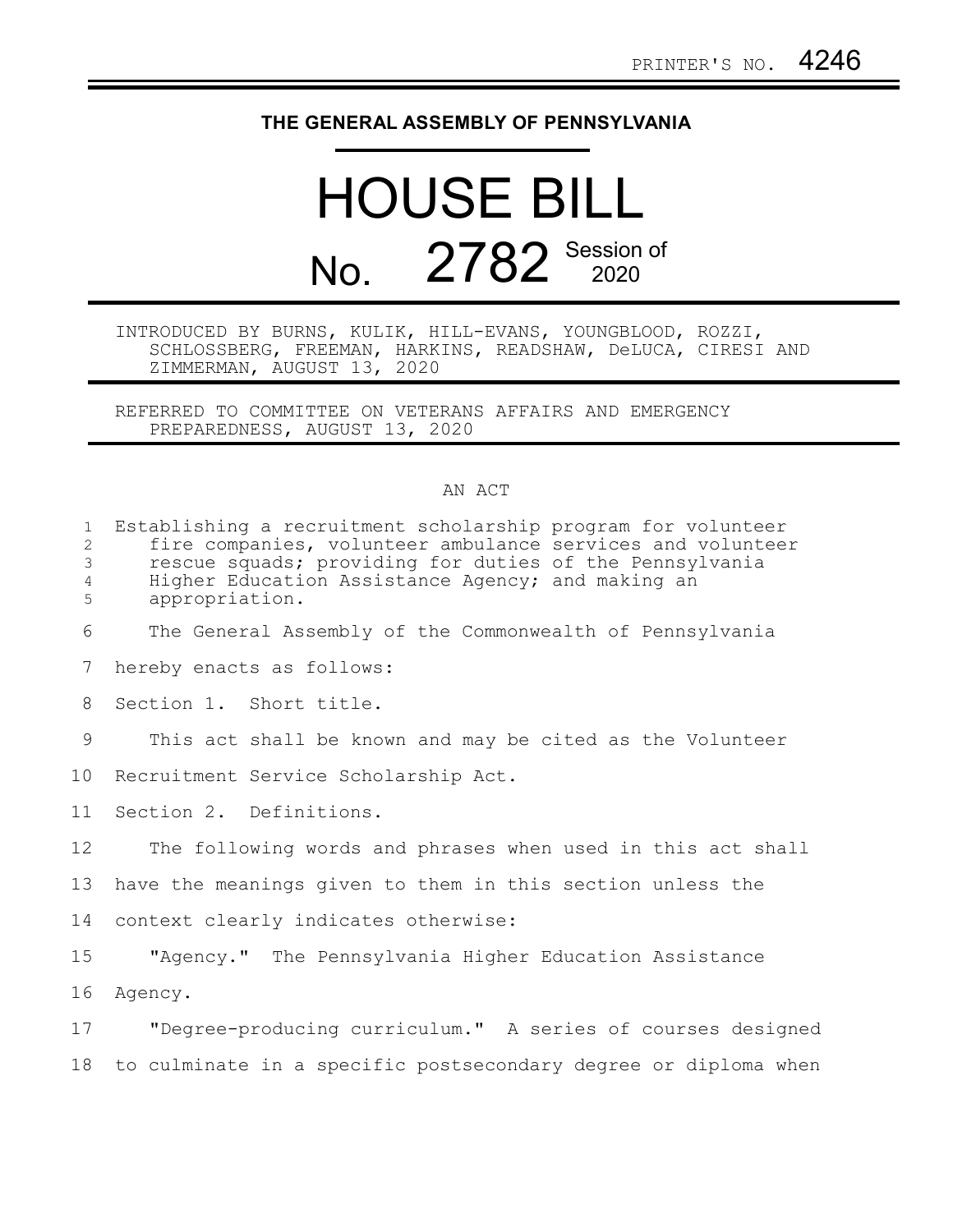successfully completed. 1

"Full-time study." Enrollment in an approved postsecondary degree program for at least 12 credit hours per semester or at least eight credit hours per quarter in an institution of higher education. 2 3 4 5

"Institution of higher education." An accredited postsecondary institution of higher education that provides a course of study leading to the granting of a postsecondary degree or diploma. 6 7 8 9

"Legal resident." A person whose principal domicile is located within this Commonwealth in excess of one year. 10 11

"Part-time study." Enrollment in an approved postsecondary degree program for at least six but less than 12 credit hours per semester or at least four but less than eight credit hours per quarter in an institution of higher education. 12 13 14 15

"Tuition." The total semester, quarter or credit hour cost of instruction to the student as periodically published in the catalog of the institution of higher education, excluding mandatory fees, book charges and room and board. 16 17 18 19

"Tuition benefit." The payment of whatever cost is attributable to the cost of tuition after the deduction of any other available educational grant aid, not to exceed an amount equal to the annual tuition charged by the State System of Higher Education. 20 21 22 23 24

"Volunteer ambulance service." A nonprofit chartered corporation, association or organization located in this Commonwealth and regularly engaged in the service of providing emergency medical care and transportation of patients. 25 26 27 28

"Volunteer fire company." A nonprofit chartered corporation, association or organization located in this Commonwealth that 29 30

20200HB2782PN4246 - 2 -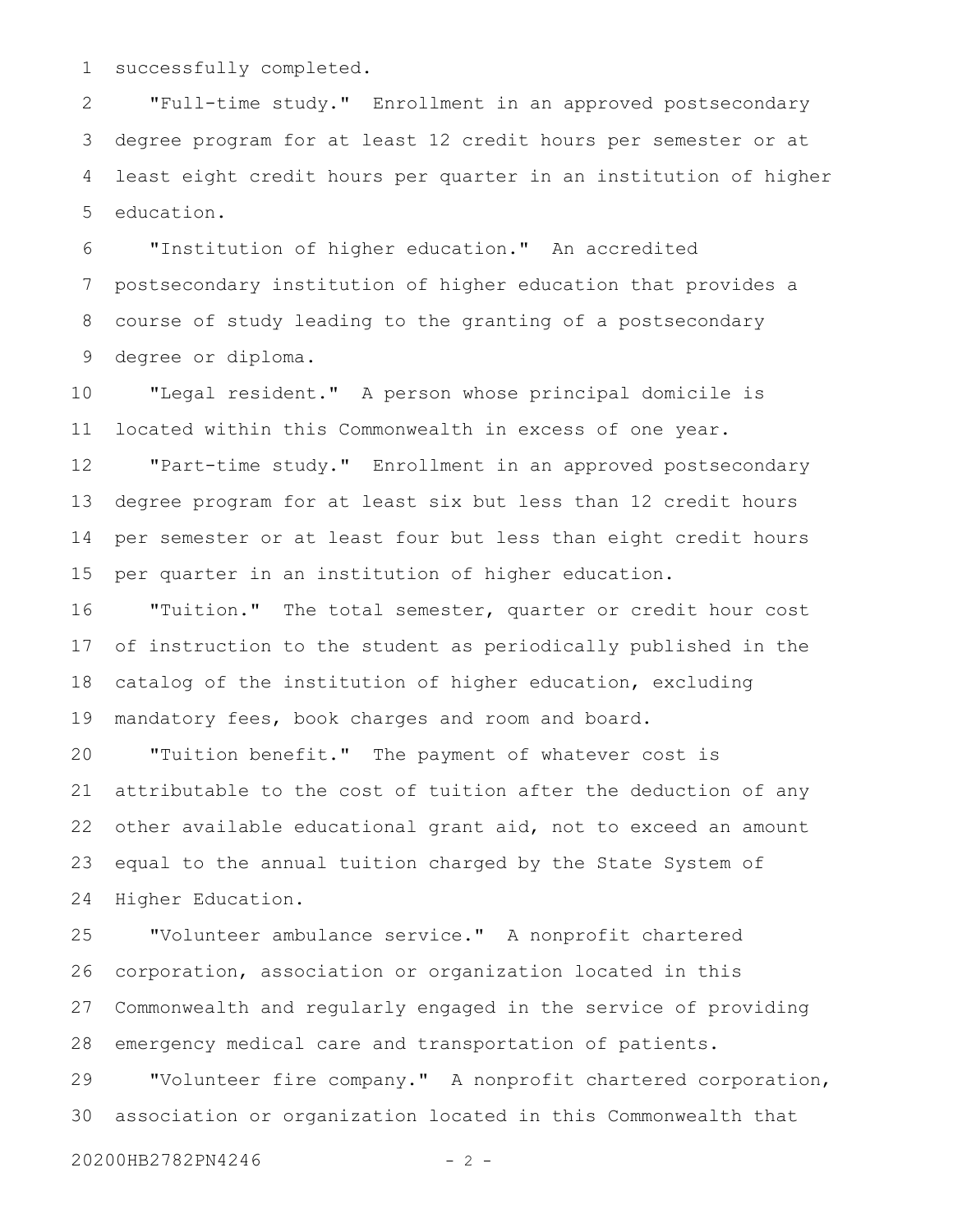provides fire protection services and may offer other voluntary emergency services within this Commonwealth. Voluntary emergency services may include voluntary ambulance and voluntary rescue services. 1 2 3 4

"Volunteer organization." A volunteer fire company, volunteer ambulance service or volunteer rescue squad. "Volunteer rescue squad." A nonprofit chartered corporation, association or organization located in this Commonwealth that provides rescue services in this Commonwealth. 5 6 7 8 9

Section 3. Volunteer recruitment service scholarships. (a) Program.--The agency is authorized, within amounts appropriated or otherwise lawfully available from any other source, to establish a recruitment scholarship program for volunteer organizations. 10 11 12 13 14

(b) Award.--Notwithstanding any law, rule or regulation to the contrary, the agency is authorized to grant, based upon available funding, volunteer recruitment service scholarships that shall be awarded in the following manner: 15 16 17 18

(1) Volunteer organizations may annually submit one application to the agency. 19 20

(2) Volunteer organizations submitting an application shall develop a policy for selecting the candidate that will be forwarded to the agency. 21 22 23

(3) The agency shall designate a date by which all applications shall be received by the agency. 24 25

(4) The agency shall award a volunteer recruitment service scholarship to all eligible applicants unless the number of applications received is greater than the funding available for the program, in which case the agency shall develop a random system for selecting the recipients. 26 27 28 29 30

20200HB2782PN4246 - 3 -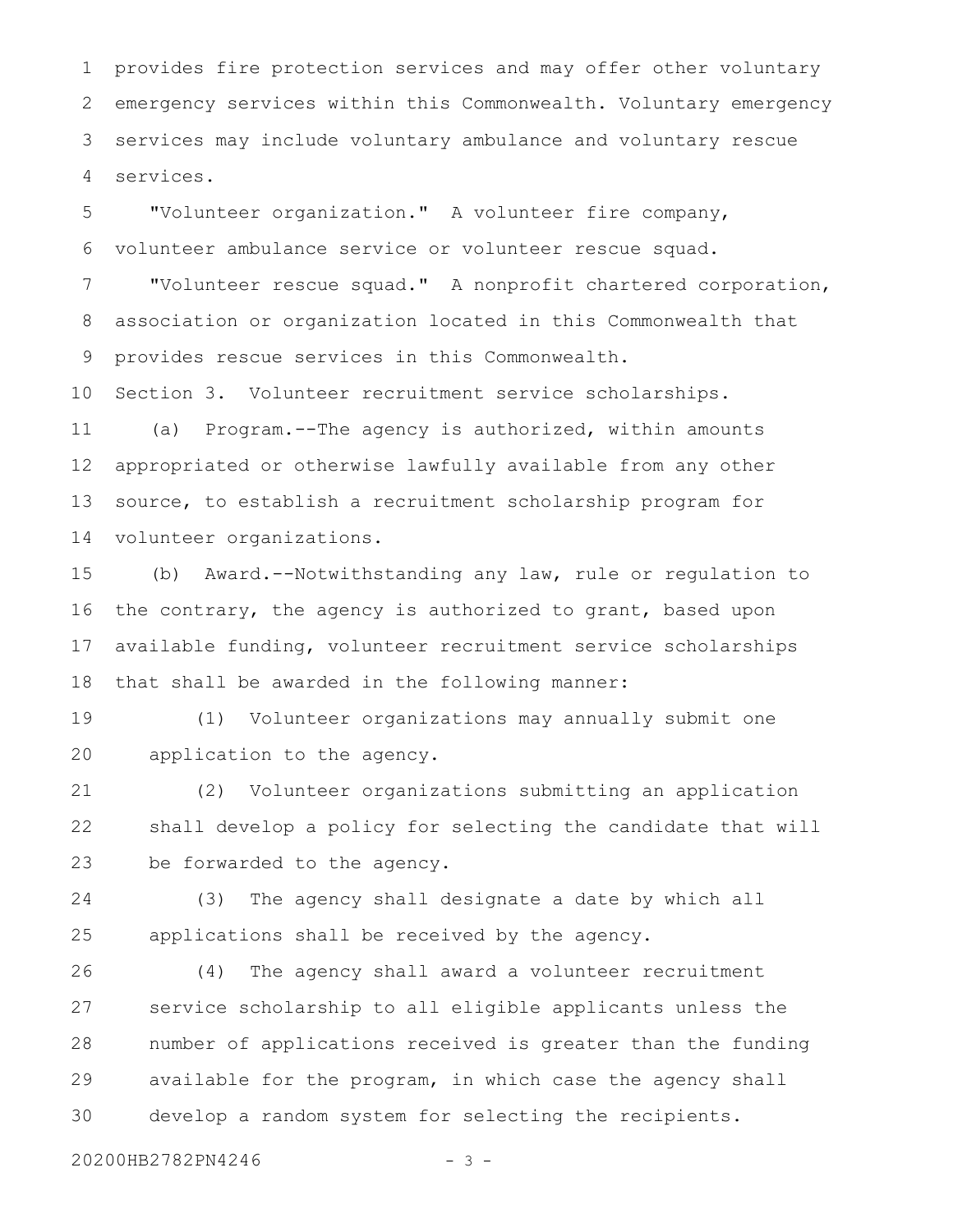(5) A recipient of the volunteer recruitment service scholarship shall automatically continue to receive the scholarship once awarded, provided that the recipient remains compliant with the provisions of this section, the recipient is continuously enrolled in a degree-producing curriculum at an institution of higher education and funding is available. 1 2 3 4 5 6

(6) The agency shall develop a system for certifying each semester or quarter that the recipient is compliant with the conditions enumerated in section 4 prior to receiving the tuition benefit. 7 8 9 10

Section 4. Qualifications. 11

Recipients of the volunteer recruitment service scholarships must: 12 13

(1) Have been a member of the volunteer organization for less than six months at the time of the initial award, provided that this paragraph shall not apply to any individual under 23 years of age. 14 15 16 17

(2) Maintain an active volunteer status, as determined by the volunteer organization, for the duration of the scholarship. 18 19 20

(3) Have graduated from high school or have received a high school equivalency diploma and not possess a bachelor's degree or higher. 21 22 23

(4) Be enrolled in a degree-producing curriculum at an institution of higher education located within a 50-mile radius of the volunteer organization, or, provided that no such institution exists, the next closest institution. 24 25 26 27

(5) Maintain a cumulative grade point average of at least 2.0. 28 29

(6) Be a legal resident of this Commonwealth. 30

20200HB2782PN4246 - 4 -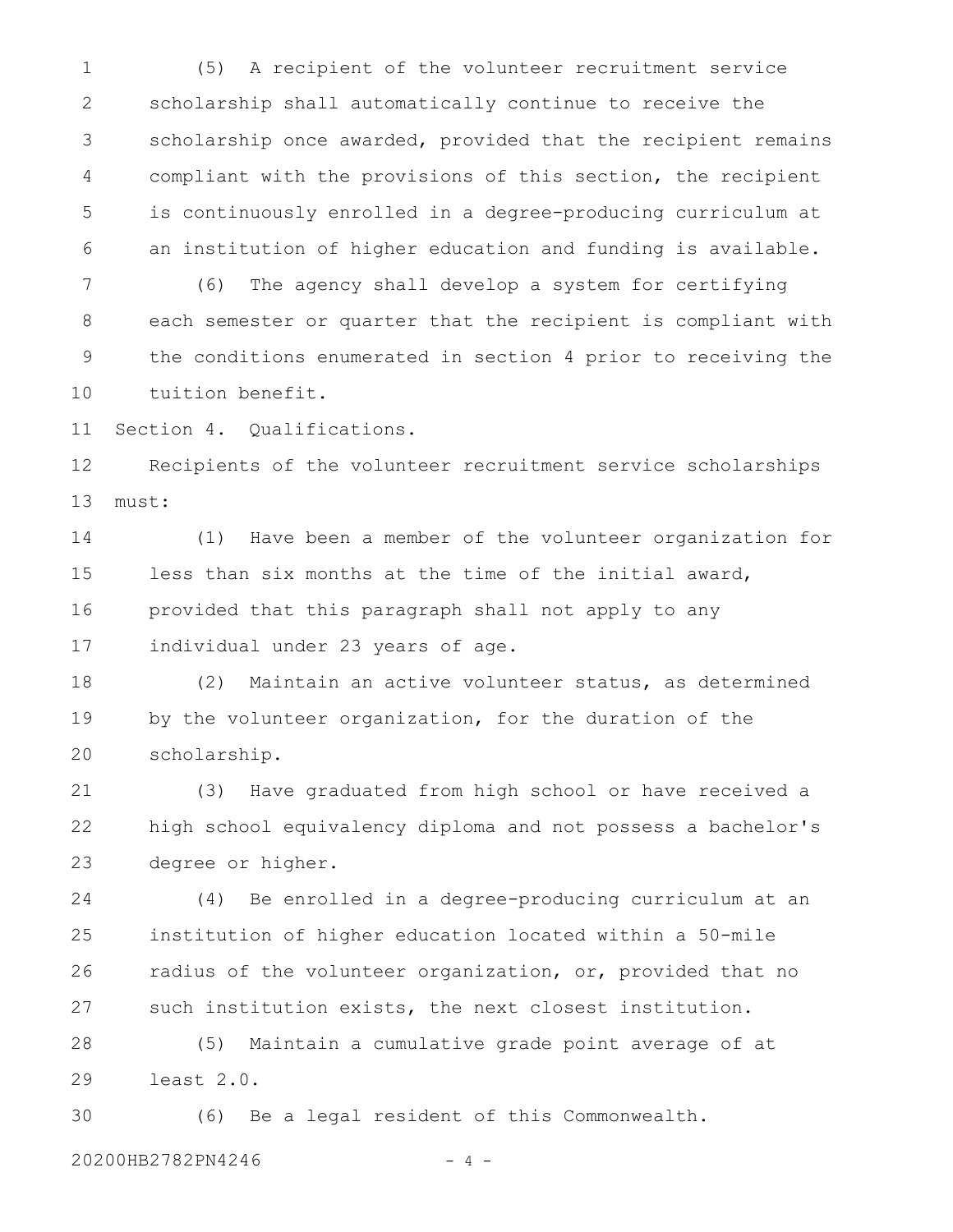(7) Apply for all other available Federal, State or other educational grant aid at the time of enrollment. Any grant aid or financial assistance received shall be utilized to offset the cost of tuition to the maximum extent possible, except that aid or assistance received which may be used toward costs other than that of tuition need not be applied toward the cost of tuition. 1 2 3 4 5 6 7

Section 5. Use. 8

The tuition benefit provided by this act may be used for either part-time or full-time study. 9 10

Section 6. Discontinuance. 11

Upon the recipient's attainment of a bachelor's degree or cessation of status as a volunteer with the volunteer organization, whichever occurs first, the tuition benefit provided by this act shall be discontinued. The tuition benefit provided by this act shall be suspended at the direction of the agency if the recipient fails to: 12 13 14 15 16 17

(1) Continue to serve as a volunteer with the volunteer organization. 18 19

(2) Maintain good academic progress and program pursuit. 20

(3) Maintain sufficient academic standing to retain eligibility for any other financial assistance the recipient may be receiving. 21 22 23

(4) Comply with any provision of this act. 24

Section 7. Limitations. 25

Unless otherwise provided for in this section, the tuition benefit for the volunteer recruitment service scholarships shall be on the terms and conditions set by the agency, provided that any tuition benefit for: 26 27 28 29

(1) Full-time study shall not exceed an amount equal to 20200HB2782PN4246 - 5 -30